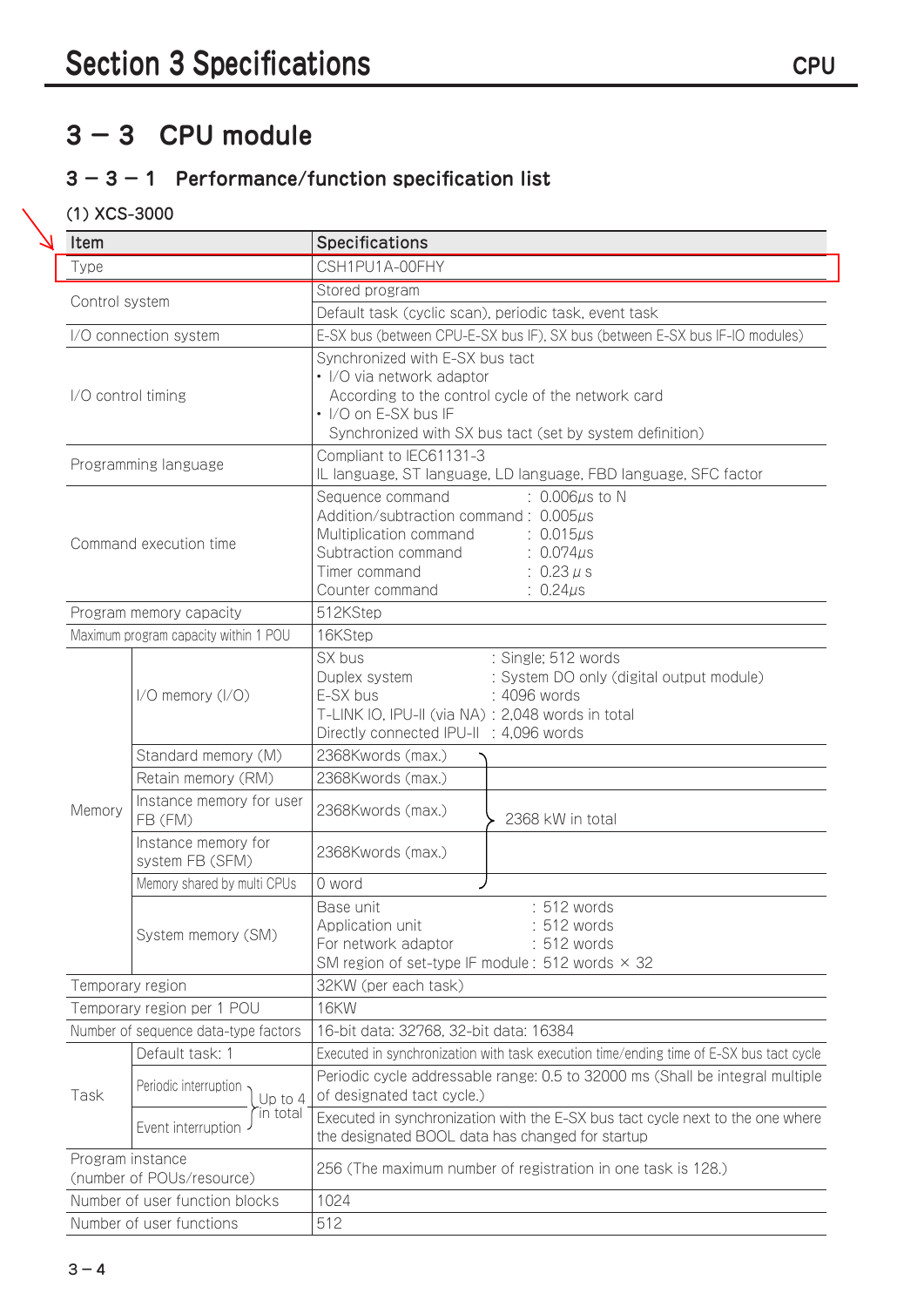| Item                                 |                                                                       | <b>Specifications</b>                                                                                                                                                                                             |  |
|--------------------------------------|-----------------------------------------------------------------------|-------------------------------------------------------------------------------------------------------------------------------------------------------------------------------------------------------------------|--|
| User function/function block nesting |                                                                       | 127 nesting                                                                                                                                                                                                       |  |
| FB instance information size         |                                                                       | 512KW                                                                                                                                                                                                             |  |
| block                                | User function from user function<br>block/number of calls of function | 131072                                                                                                                                                                                                            |  |
| function block                       | FB instance region of one user                                        | 16384 words at the max.                                                                                                                                                                                           |  |
|                                      | Number of IL function nesting                                         | 512 at the max. *Data stack capacity $=$ 512 double words                                                                                                                                                         |  |
|                                      | Tact cycle setting range                                              | SX bus: 1 ms to 10 ms<br>E-SX bus: 0.5 ms to 10 ms (0.5 to 3 ms: in steps of 0.125 ms, 3.25 to 10 ms:<br>in steps of 0.25 ms)<br>SX bus controlled by centralized interface: 1.0 ms to 10 ms (in steps of 0.5 ms) |  |
| Diagnosis                            |                                                                       | Self diagnosis (memory check, ROM checksum, CPU basic computation<br>check)<br>System configuration monitoring, module failure monitoring                                                                         |  |
|                                      | Preservation of confidentiality                                       | Restricting project downloading, uploading, cross-check, clearing, etc. by<br>password                                                                                                                            |  |
|                                      | Time range                                                            | 1970/1/1 0:00:00 ~ 2069/12/31 23:59:59                                                                                                                                                                            |  |
| Calendar                             | Accuracy                                                              | $5 \pm 23$ ppm (Temperature: 25°C) * - 1.56 to 2.42 sec./day                                                                                                                                                      |  |
|                                      | Time setting                                                          | Time setting from loader is possible.                                                                                                                                                                             |  |
|                                      |                                                                       | Time setting from applications by SNTP client FB is possible.                                                                                                                                                     |  |
| User ROM function                    |                                                                       | Type: NP8PSD-002 (SD card, 2G bytes)<br>Application program, system definition, ZIP files, compressed project, and<br>user data can be stored.                                                                    |  |
|                                      | Backup range                                                          | Retain memory, user FB retain attribute memory, calendar IC memory, RAS<br>information                                                                                                                            |  |
|                                      | Battery used                                                          | Primary lithium battery, Type: NP8P-BT                                                                                                                                                                            |  |
| Memory                               | Backup time                                                           | 5 years (Temperature: 25°C)                                                                                                                                                                                       |  |
| backup                               | Backup time after<br>detection of battery<br>voltage drop             | 1 week (Temperature: 25℃)                                                                                                                                                                                         |  |
|                                      | Battery replacement time                                              | Within 5 minutes (Temperature: 25°C)                                                                                                                                                                              |  |
| Internal current consumption         |                                                                       | 24 V DC 770 mA or lower                                                                                                                                                                                           |  |
| Mass                                 |                                                                       | Approximately 600 g (including user ROM card and battery)                                                                                                                                                         |  |

### (2) XCS-3000R

| Model                          |                                   | CSH1PU1A-00FHR                                                                                                                          |  |
|--------------------------------|-----------------------------------|-----------------------------------------------------------------------------------------------------------------------------------------|--|
| Model                          |                                   | CSH1PU1A-00FHR                                                                                                                          |  |
| Execution control method:      |                                   | Stored program                                                                                                                          |  |
|                                |                                   | Default task (Cyclic scan), fixed cycle task, event task                                                                                |  |
| Input/output connection method |                                   | T-link or Ethernet (EPAP)                                                                                                               |  |
| Input/output control timing    |                                   | This timing complies with the control cycle of T-link,<br>which is the I/O module of network adaptor, or Ethernet (EPAP) [I/O: IPU-II]. |  |
| Programming language           |                                   | Language of FPROCES-C that is the engineering tool of ACS-2000: Ladder<br>diagram, FB diagram and SFC                                   |  |
| Program                        | Program capacity                  | Equivalent to 524,288 steps (including the system program)                                                                              |  |
|                                | Maximum program capacity in 1 POU | 16,384 steps                                                                                                                            |  |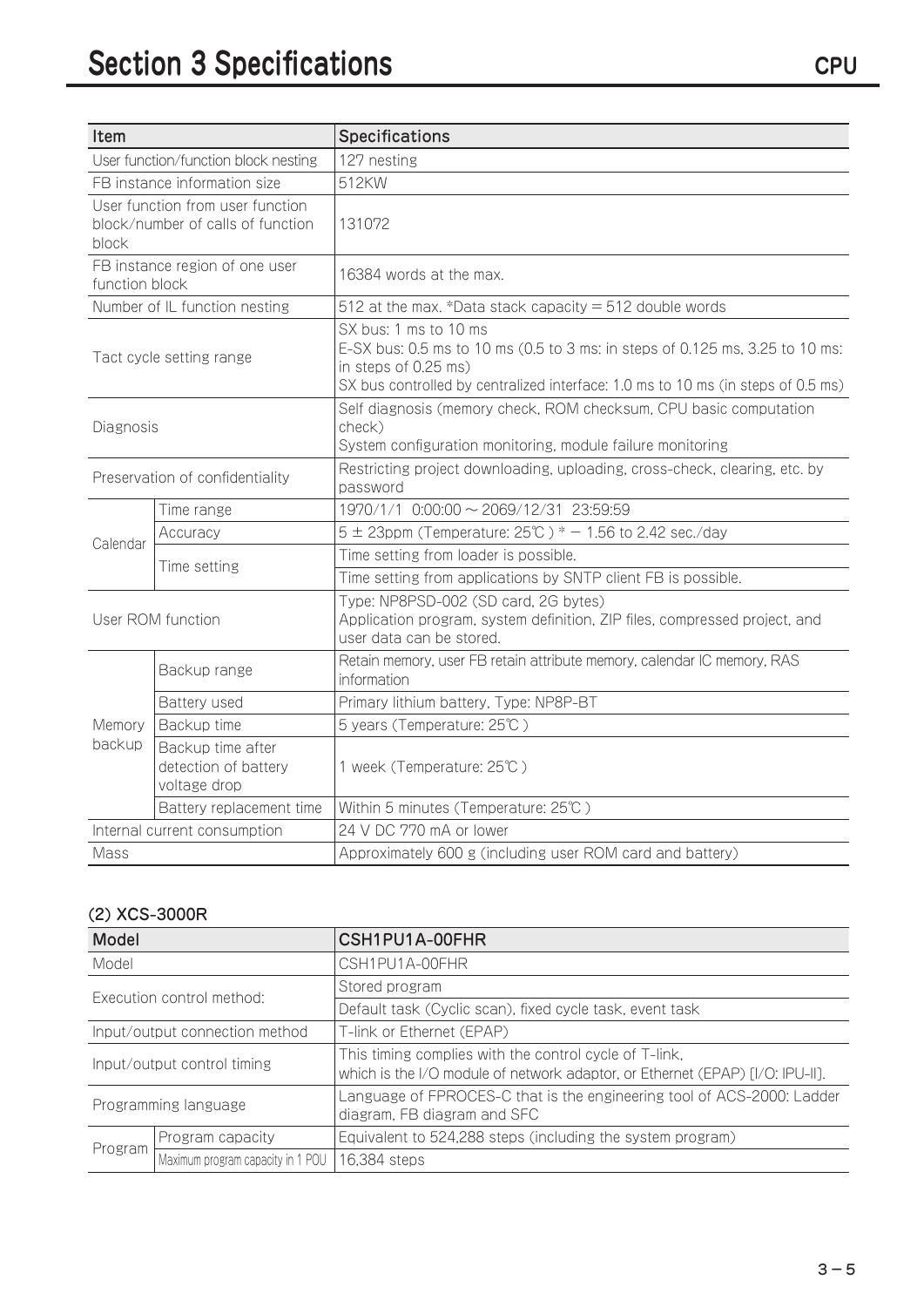| <b>Model</b>                                   |                                                           | CSH1PU1A-00FHR                                                                                                                                                                                                                                                                                                           |                                                                 |  |
|------------------------------------------------|-----------------------------------------------------------|--------------------------------------------------------------------------------------------------------------------------------------------------------------------------------------------------------------------------------------------------------------------------------------------------------------------------|-----------------------------------------------------------------|--|
|                                                | Input/output memory<br>$( /O\rangle)$                     | 640 words (WB) + 2,560 words (AB)<br>However, since no additional connection I/O can be used, the I/O refresh<br>can be performed for 512 words (WB) + 2,048 words (AB). Others can be<br>used as memory.                                                                                                                |                                                                 |  |
|                                                | Timer                                                     | 1,024 points                                                                                                                                                                                                                                                                                                             |                                                                 |  |
|                                                | Counter                                                   | 256 points                                                                                                                                                                                                                                                                                                               |                                                                 |  |
|                                                | Differential                                              | 1,024 points                                                                                                                                                                                                                                                                                                             |                                                                 |  |
| Data                                           |                                                           | Auxiliary relay: 8,192 points (512 words)<br>Keep relay: 1,024 points (64 words)<br>Analog arithmetic memory: 512 words<br>Single-precision integer (SI): 10,000 points<br>Double-precision integer (DI): 10,000 points<br>Floating decimal point (FP): 5,000 points                                                     |                                                                 |  |
|                                                | Memory                                                    | User file: 90,112 words<br>SFC initial step: 256 points (16 words)<br>SFC step: 16,000 points (1,000 words)<br>SFC transition: 16,000 points (1,000 words)<br>SFC action: 16,000 points (1,000 words)<br>Measurement and control functions: Same as ACS<br>See the Edition of ACS Migrator (TN5A2110) for other details. |                                                                 |  |
|                                                | System memory<br>(Collective RAS<br>information)          | 512 (basic unit) + 512 (application unit) + 512 (network adaptor) +<br>512*32 (E-SX bus centralized interface SM area)                                                                                                                                                                                                   |                                                                 |  |
| Temporary area                                 |                                                           | 32,768 words (per task)                                                                                                                                                                                                                                                                                                  |                                                                 |  |
| Temporary area for 1 POU                       |                                                           | 16,384 words                                                                                                                                                                                                                                                                                                             |                                                                 |  |
| Number of tasks                                |                                                           | 4 pieces (Task environment setting)<br>+ 1 piece (Default)                                                                                                                                                                                                                                                               | 3 pieces of fixed cycle are already<br>reserved for the system. |  |
|                                                | Type of task environment setting                          | Fixed cycle interruption                                                                                                                                                                                                                                                                                                 | Usable only in PG88 and PG89                                    |  |
|                                                | Task starting factor                                      | Fixed cycle interruption                                                                                                                                                                                                                                                                                                 | Usable only in PG88 and PG89                                    |  |
|                                                |                                                           | Level P                                                                                                                                                                                                                                                                                                                  |                                                                 |  |
| Function module                                |                                                           | Total 2048 (0-2047). 0-383, 480-487 for user<br>However, a part is used for system processing (same as ACS).                                                                                                                                                                                                             |                                                                 |  |
| Nesting of user function<br>(Nested hierarchy) |                                                           | 127                                                                                                                                                                                                                                                                                                                      |                                                                 |  |
| Setting range of task cycle                    |                                                           | 10ms                                                                                                                                                                                                                                                                                                                     |                                                                 |  |
|                                                | Backup range                                              | Application program, calendar IC memory, RAS information                                                                                                                                                                                                                                                                 |                                                                 |  |
|                                                | Battery used                                              | Primary lithium battery (Model: NP8P-BT)                                                                                                                                                                                                                                                                                 |                                                                 |  |
| Backup                                         | Backup time                                               | 5 years (Temperature: 25°C)                                                                                                                                                                                                                                                                                              |                                                                 |  |
| Оf<br>memory                                   | Backup time after<br>detecting drop of battery<br>voltage | 1 week (Temperature: 25℃)                                                                                                                                                                                                                                                                                                |                                                                 |  |
|                                                | Time for replacing battery                                | Within 5 minutes (Temperature: 25°C)                                                                                                                                                                                                                                                                                     |                                                                 |  |
| Internal consumption current                   |                                                           | 24 V DC, 770 mA or less                                                                                                                                                                                                                                                                                                  |                                                                 |  |
| Mass                                           |                                                           | Approx. 600 g (including battery)                                                                                                                                                                                                                                                                                        |                                                                 |  |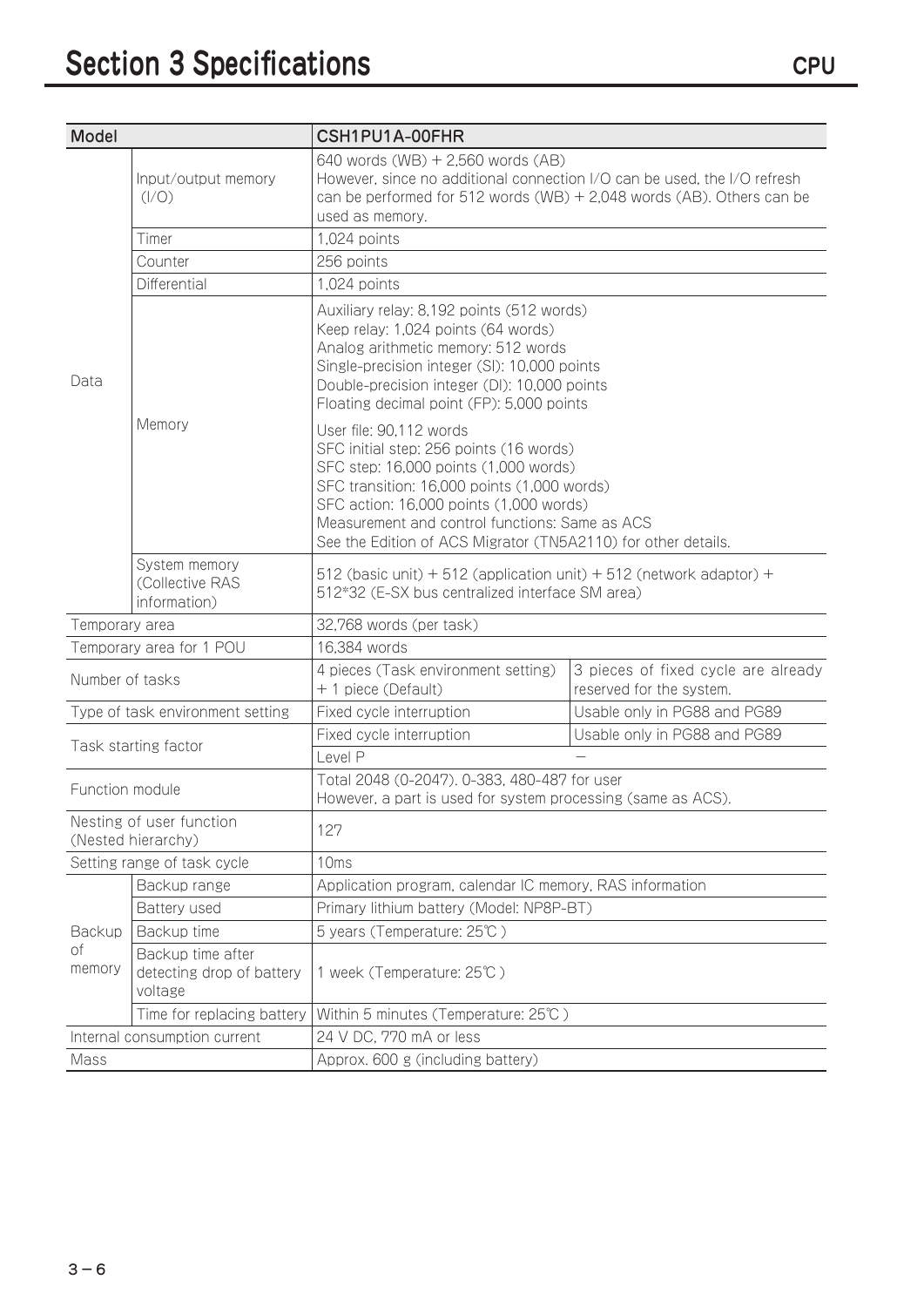### **3 − 3 − 2 Names and functions**



#### 1) Status display LED (L), (R)

Displays the status of this CPU and various communication units supported by the CPU.



Communication status display unit CPU status display unit

| Symbol             | Color display | Lighting-up conditions                                                     |
|--------------------|---------------|----------------------------------------------------------------------------|
| ONL                | Green         | Blinks: CPU is preparing for connecting to SX bus.                         |
|                    |               | : Normally connected.<br>0N                                                |
| ERR                | Red           | CPU error                                                                  |
| <b>RUN</b>         | Green         | In operation                                                               |
| ALM                | Red           | System error detected (including own CPU error)                            |
| <b>UROM</b>        | Green         | User ROM card recognized                                                   |
| <b>BAT</b>         | orange        | Power supply voltage error detected (voltage drop or battery displacement) |
| NA ERR             | Red           | Network adaptor or Direct IPU-II error detected                            |
| FL ERR             | Red           | FL-net or FL-net-compliant LAN communication error detected                |
| <b>E-SXBUS ONL</b> | Green         | E-SX bus normally connected                                                |
| E-SXBUS ALM        | Red           | E-SX bus error                                                             |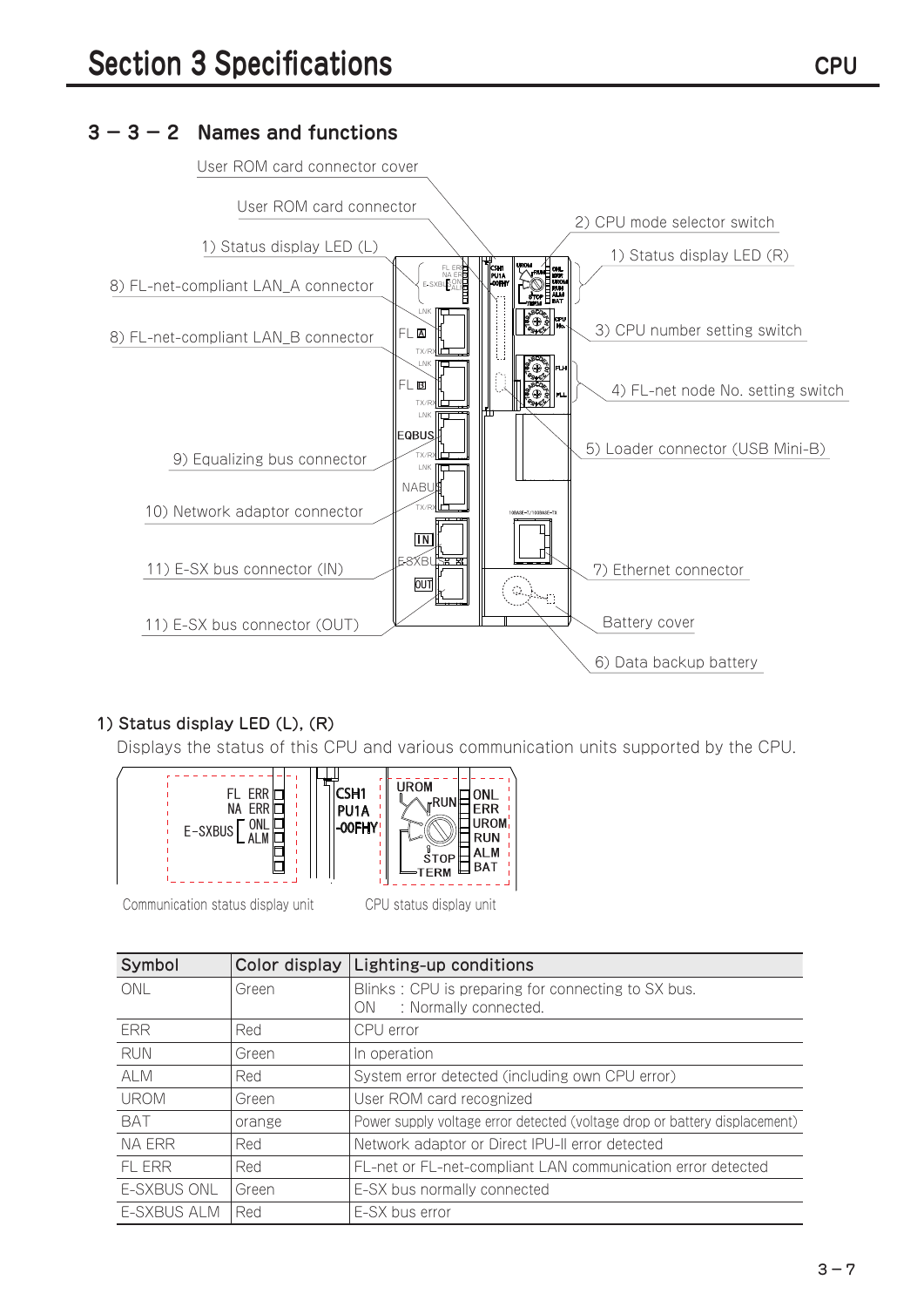#### 2) CPU mode selector switch

The switch is settable to the following four positions: RUN, UROM TERM, TERM, and STOP. CPU operations at each switch position are described below:



| Key position     |                                                                       | <b>CPU</b> operation                                                                                                                                                                                                                                                                                                                                                                         |
|------------------|-----------------------------------------------------------------------|----------------------------------------------------------------------------------------------------------------------------------------------------------------------------------------------------------------------------------------------------------------------------------------------------------------------------------------------------------------------------------------------|
| <b>UROM RUN</b>  | <b>UROM</b><br>$\sqrt{\phantom{a}}$ RUN<br>- STOP<br><b>TERM</b>      | • The CPU starts operating and recognizes user ROM.<br>• When user ROM is mounted to the CPU, the operation project of the flush memory<br>within the CPU and the operation project within user ROM are checked against<br>each other.                                                                                                                                                       |
| <b>UROM TERM</b> | <b>UROM</b><br>$\sqrt{\phantom{a}}$ RUN<br><b>STOP</b><br><b>TERM</b> | • Operates based on the operation project of the flush memory within the CPU in<br>accordance with the details of "designation of operation at the time of power ON"<br>in system definition (run/previous state/stop).<br>• Recognizes user ROM.<br>• Downloading of project from the loader to the CPU and user ROM, and uploading<br>of compressed project from the user ROM are allowed. |
| <b>TERM</b>      | <b>UROM</b><br>$\sqrt{\ }$ RUN<br>- STOP<br><b>TERM</b>               | • Operates based on the operation project of the flush memory within the CPU in<br>accordance with the details of "designation of operation at the time of power ON"<br>in system definition (run/previous state/stop).<br>• User ROM cannot be recognized.<br>• Downloading of project from the loader to CPU is allowed.                                                                   |
| <b>STOP</b>      | <b>UROM</b><br>RUN <sup>1</sup><br><b>STOP</b><br>TERM                | • The CPU remains stopped. Operation does not start.                                                                                                                                                                                                                                                                                                                                         |

#### 3) CPU No. setting switch

CPU No. can be set using this switch. Be sure to set the switch to "0"



Note: Do not change the setting during operation.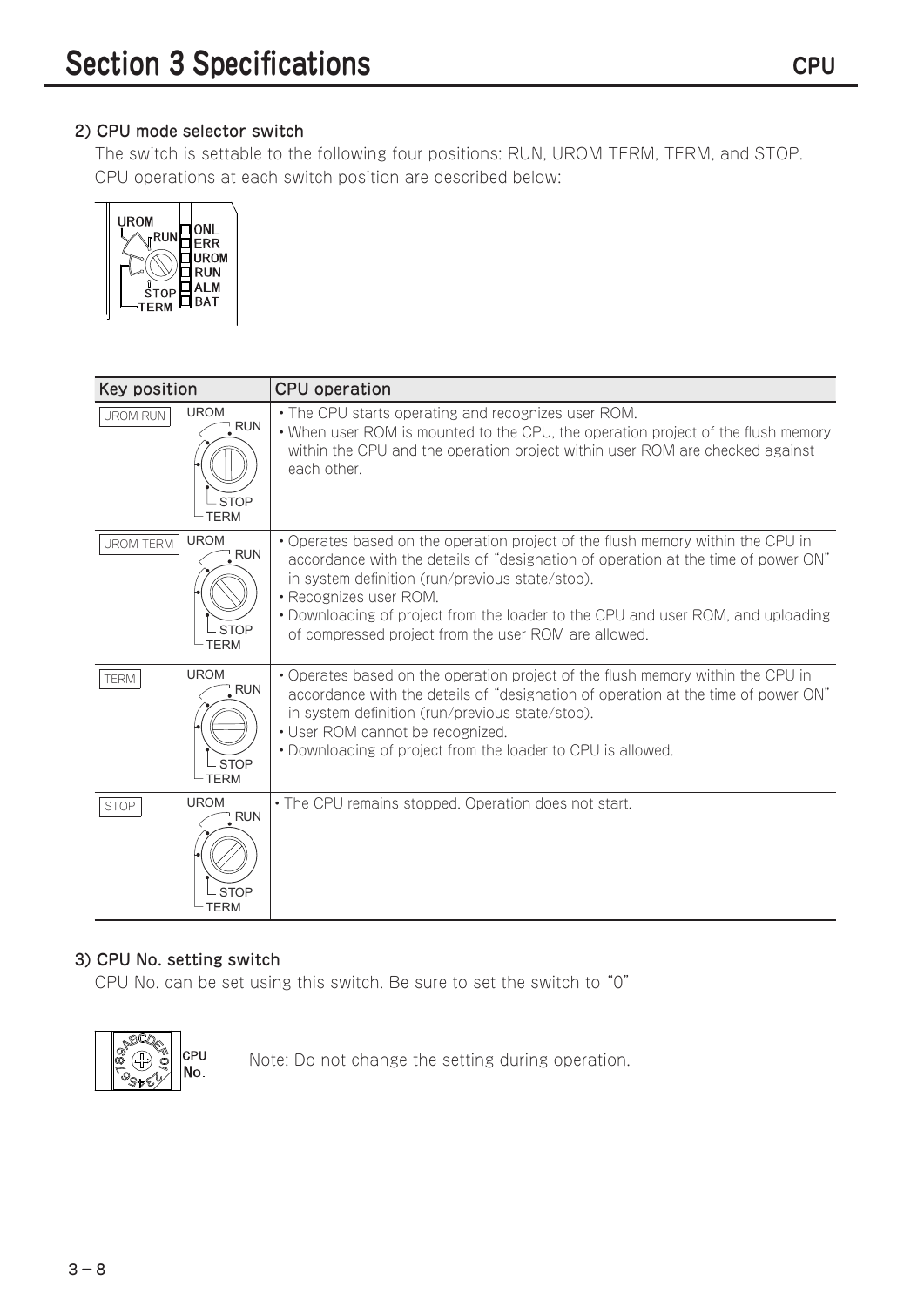#### 4) FL-net node No. setting switch

Upper side

Lower side

Set the FL-net station No. of the FL-net-compliant LAN embedded in the CPU module using this switch.



Setting range: 01 to FE (1 to 254)

5) Loader connector (mini-B type)

Connect Expert loader here.

Since the USB cable is in accordance with the standard of external peripheral devices of personal computers, make sure that the following is ensured, taking noise immunity of the connected PC into consideration.

• Separate the USB cable from the power cable.



| Pin No. | Signal name | Function      |
|---------|-------------|---------------|
|         | <b>VCC</b>  | Cable power   |
|         | - Data      | Reception -   |
|         | $+$ Data    | $Reception +$ |
|         | NC.         | No connection |
|         |             | Cable ground  |

#### 6) Data backup battery

This battery is for backing up data retained in the CPU module (such as retain memory, calendar, and RAS) on occurrence of power interruption.

#### 7) Ethernet connector

#### 10BASE-T/100BASE-TX

Data send/receive status LED (yellow): TX/RX



Displays data send/receive status. ON: Occurrence of send/receive packet

Link status LED (green): LNK

Displays the state of connection to the Ethernet. ON: Connected to the Ethernet

| Pin No. | Signal name     |     | Function       |
|---------|-----------------|-----|----------------|
|         | TXD+            |     | $+$ send data  |
| 2       | TXD-            | 1/0 | - send data    |
| 3       | RXD+            | 1/0 | + receive data |
|         | NC1             |     | NC *1          |
| 5       | NC1             |     | NC *1          |
| հ       | RXD-            |     | - receive data |
|         | NC <sub>2</sub> |     | NC *1          |
|         | NC <sub>2</sub> |     | $*1$           |

\*1: Connected to GND by way of C, R as a measure for noise reduction.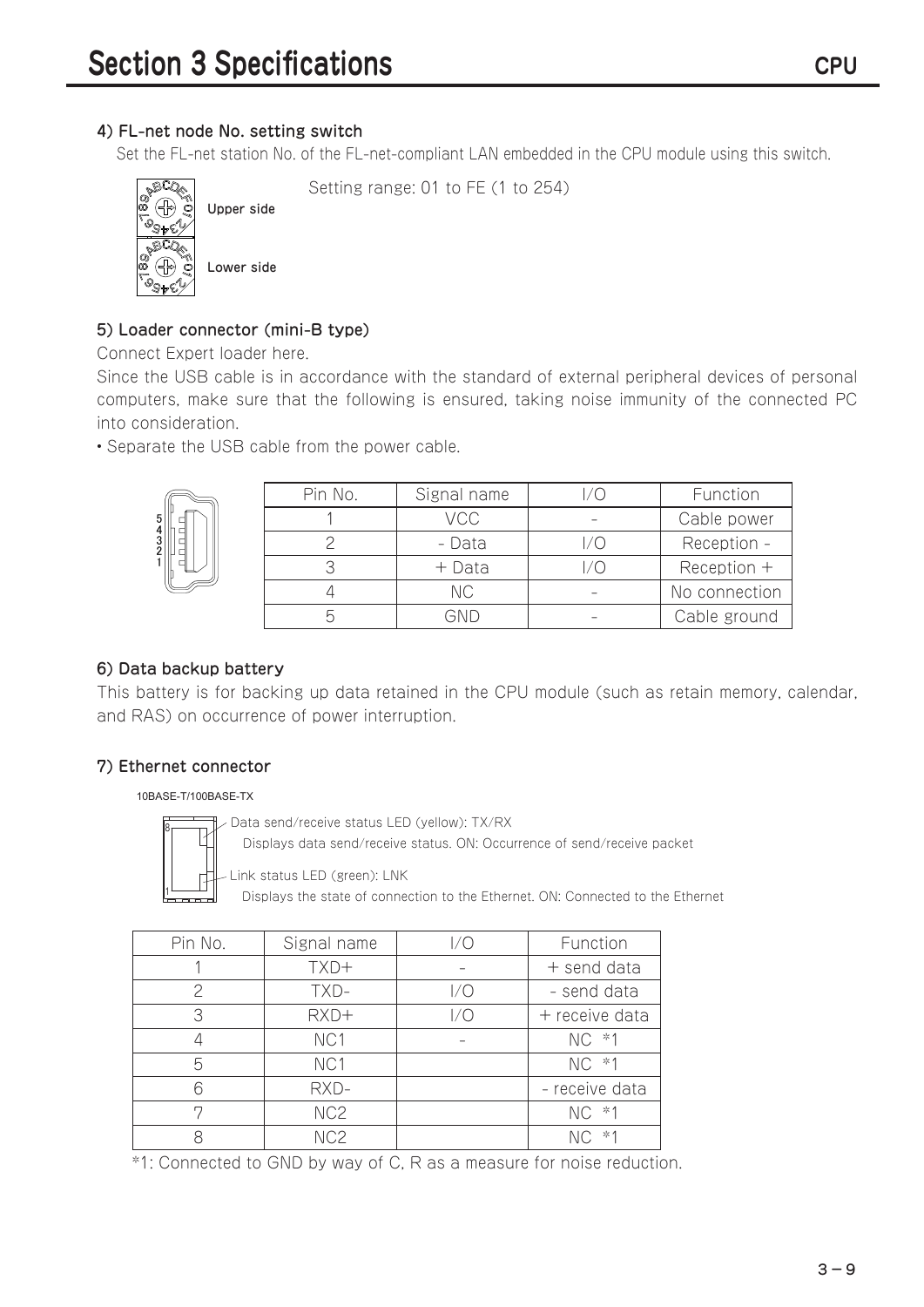#### 8) FL-net-compliant LAN connectors A/B

The connectors are for FL-net-compliant LAN. Connector A is for line 0 (operated system) and connector B is for line 1 (standbysystem)



| Pin No. | Signal name |
|---------|-------------|
|         | TP0+        |
| 2       | TP0-        |
| 3       | $TP1+$      |
|         | $TP2+$      |
| 5       | TP2-        |
| 6       | $TP1-$      |
| 7       | $TP3+$      |
|         | $TP3-$      |

#### 9) Equalizing bus connector

Connect the cable for equalizing data in the duplex system to this connector.



| Pin No. | Signal name       |
|---------|-------------------|
|         | $TPO+$            |
| 2       | TP <sub>0</sub> - |
| 3       | $TP1+$            |
|         | $TP2+$            |
| 5       | TP2-              |
| 6       | $TP1-$            |
| 7       | $TP3+$            |
|         | TP3-              |

#### 10) Network adaptor connector

Connect the network adaptor or Direct IPU-II function to this connector to perform data communication.

| 8 |
|---|

| Pin No.        | Signal name       |
|----------------|-------------------|
|                | $TPO+$            |
| $\overline{c}$ | TP <sub>0</sub> - |
| 3              | $TP1+$            |
|                | $TP2+$            |
| 5              | $TP2-$            |
| 6              | $TP1-$            |
| 7              | $TP3+$            |
|                | TP3-              |